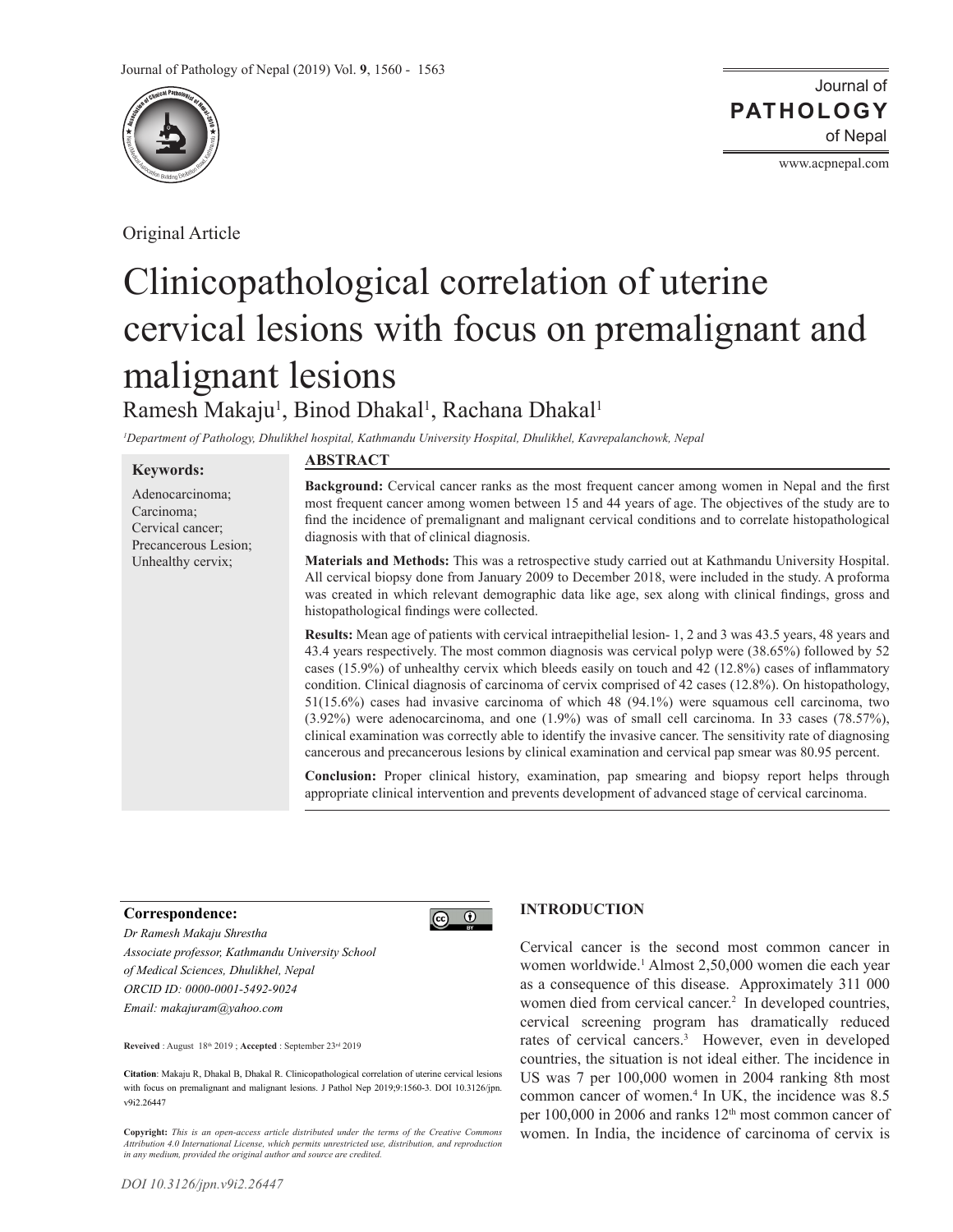estimated to be 1,30,000 new cases every year and accounts for 86-90% of all genital cancers.<sup>5</sup> Based on 2008-2010 the figure of 1 in 135 women (0.7%) who will be diagnosed with cervical cancer during their life time is sobering as well as staggering.<sup>4</sup>

Cervical cancer ranks as the most frequent cancer among women in Nepal and the first most frequent cancer among women between 15 and 44 years of age. The World Health Organization estimates that a crude incidence rate of cervical cancer in Nepal is 24.2 per 100,000 women per year, with 3,504 new cases diagnosed every year and 1,872 deaths.7 About 2.0% of women in the general population are estimated to harbor cervical HPV 16/18 infection at any given time, and approximately 80% of cervical cancers are attributed to HPVs 16 or 18.7 All these statistics are so saddening and utterly unfortunate because precancerous cervical lesions can be found by cervical cancer screening Papanicolaou (Pap) smears (introduced more than half-acentury ago) and treated and cured before they develop into cancer.

The objectives of the study are to find the incidence of premalignant and malignant cervical conditions and to correlate histopathological diagnosis with that of clinical diagnosis.

## **MATERIALS AND METHODS**

This was a retrospective study carried out at Dhulikhel Hospital, Kathmandu University Hospital (DHKUH). Ethical clearance was obtained from Institutional review committee of the DHKUH. All the incisional cervical biopsy done from January 2009 to December 2018, of which medical data were available were included in the study. Hysterectomy specimens and patients with insufficient data were not included in the study. A proforma was created in which relevant demographic data like age, sex along with clinical findings, gross and histopathological findings were collected. If required slides and block of the specific patients were retrieved and reviewed by the pathologist. Approval from Institution review committee of DHKUH was obtained for the use of all data.

## **Statistical Analysis**

All the information was coded and entered into SPSS version 21. Continuous variables were presented using descriptive statistics and categorical variables were presented in the form of frequency table. Diagnostic concordance of malignancy between clinical and histopathology was calculated by dividing the number of concordant cases by the total number of patients. P-value were calculated and value less than 0.05 was considered statistically significant.

## **RESULTS**

During the study period a total of 326 patients had cervical tissue biopsy and had sufficient available date to include in the study. Age of the patients ranges from 22 to 72 years with the mean age of 40 years. Age-wise distribution of cervical carcinoma is given in figure 1 in which most common age group was 41-50 years.

Mean age of patients with CIN 1 was 43.5 years, CIN 2 was 48 years and CIN 3 was 43.4 years. Pathological diagnosis of Invasive carcinoma has an age range from 40 to 80 years and a mean age of 53.97 years.

Among the 326 patients the most common clinical diagnosis was cervical polyp (38.65%) followed by 52 cases (15.9%) of unhealthy cervix which bleeds easily on touch and 42 (12.8%) cases of inflammatory condition. Clinical diagnosis of carcinoma of cervix comprised of 42 cases (12.8%). ( Table 1)

Histopathologically, 51(15.596%) cases were of invasive carcinoma of which 48 (94.1%) were squamous cell carcinoma, two (3.92%) cases were adenocarcinoma, and one (1.9%) case was of small cell carcinoma. Other histopathological findings are shown in table 1.

In 33 cases (78.57%), clinical examination was correctly able to identify the invasive cancer. The sensitivity rate of diagnosing cancerous and precancerous conditions is 80.95%. The p value of correct clinical diagnosis of malignant and benign cases is  $< 0.01$ , which is statistically significant. However, 52.94% cases were falsely diagnosed as suspicious for malignancy clinically. Similarly four (13.79%) cases of per vaginal bleeding had invasive carcinoma and 1 (1.92%) case of unhealthy cervix showed presence of invasive carcinoma. (Table 1) The sensitivity and specificity (including premalignant lesion) of the test were 65.7% and 95.2% respectively. Similarly positive predictive value and Negative predictive value were 80.64% and 90.15% respectively.



*Figure 1: Age-wise distribution of cervical carcinoma*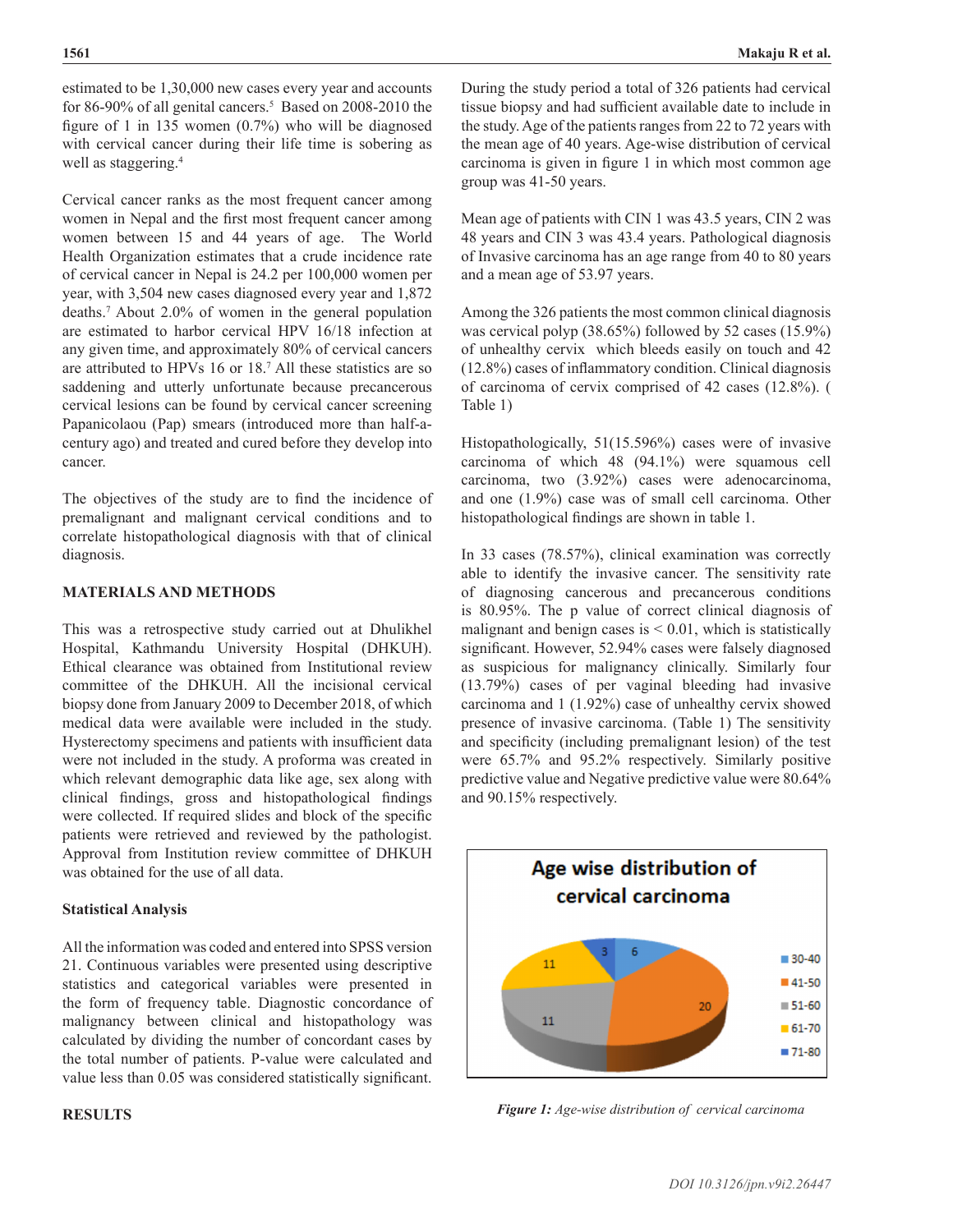| <b>Clinical diagnosis</b>         | Histopathological diagnosis          |                          |               |                          |              |                |  |
|-----------------------------------|--------------------------------------|--------------------------|---------------|--------------------------|--------------|----------------|--|
|                                   | Pathological<br>Benign cases $(\% )$ | Carcinoma $(\% )$        | CIN III $(%)$ | CIN II $(\% )$           | CIN I $(% )$ | $n(^{0}/_{0})$ |  |
| Carcinoma<br>cervix               | 8/42(19.04)                          | 33/42 (78.57)            | 1/42(2.38)    | $\boldsymbol{0}$         | $\theta$     | 42(12.84)      |  |
| <b>Suspicious of</b><br>carcinoma | 18/34 (52.94)                        | 13/34(38.23)             | 2/34(5.88)    |                          | 1/34(2.94)   | 34(10.39)      |  |
| <b>Inflammatory</b><br>conditions | 39/42 (92.85)                        |                          | 3/42(7.15)    | $\overline{\phantom{a}}$ |              | 42(12.84)      |  |
| <b>Bleeding</b>                   | 22/29(75.86)                         | $4/29$ (13.79)           | 1/29(3.44)    | 1/29(3.44)               | 1/29(3.44)   | 29(8.86)       |  |
| <b>Unhealthy cervix</b>           | 50/52(96.15)                         | 1/52(1.92)               | 1/52(1.92)    |                          |              | 52 (15.90)     |  |
| Polyp                             | 127/127(100)                         | $\overline{\phantom{a}}$ |               | $\overline{\phantom{a}}$ |              | 127            |  |
| <b>Total</b>                      | 264 (80.73)                          | 51(15.64)                | 8(2.44)       | 1(0.3)                   | 2(0.61)      | 326 (100)      |  |

|  |  |  | Table 1: Clinical diagnosis of cervical biopsy and their final pathological diagnosis |  |
|--|--|--|---------------------------------------------------------------------------------------|--|
|  |  |  |                                                                                       |  |

### **DISCUSSION**

Histopathology helps classify the tumors in different types and remains important and widely used.<sup>8</sup> A preneoplastic cervical intraepithelial neoplasia can regress, persist or progress towards invasive carcinoma. Thus, the goal of cervical cancer prevention program is to detect and treat all committed cancer precursors before invasion develops.<sup>9,10</sup>

Mean age of patient in present study of CIN 1 was 43.5 years, CIN 2 was 48 years, CIN 3 was 43.4 years, Invasive squamous cell carcinoma was 53.97 years and adenocarcinoma was 72 years which correlates with the mean ages observed by Gupta M et al and Fadare O et al.<sup>1,11</sup>

A total 11 cases of CIN were graded CIN 1 (2 cases: 18.18%), CIN2 (1 case; 9.09%) and CIN3; 72.7%). However the study of Gupta M et al showed out of 36 cases, CIN 1 was36.1%, CIN 2 was 33.3%, and CIN 3was 30.6%.1 This contradicts our study. This might be because of the reluctance of pathologist in our institution to give CIN 1 as this may lead to excessive unnecessary interventions.

In the present study majority of uterine cervical lesions were non neoplastic, followed by neoplastic lesions.12 Cervical polyp was the commonest non neoplastic lesion. However the study of Jyothi V et al showed endocervical polyp to be just 4.1% which doesn't correlate with our study.13 The

**Table 2: Comparison of the types of cervical malignancy**

most frequent diagnosis in their study was Squamous cell carcinoma 44.4% followed by chronic cervicitis 30.53%. However our study shows only 10.12% of squamous cell carcinoma. The frequency of different types of cervical malignancies in the present study is in accordance with other studies as shown in table 2.1,14,15,16,17,18

Our study showed the most frequent age of carcinoma cervix was 41 to 50 years. Pannayanapalya SS et al and Gaikwadi S et al agree with our study.<sup>18</sup>, However saini S et al showed the most frequent age group to be 51 to 60 years.20 Krishnappa C, Pannayanapalya SS showed the most common presentation of carcinoma cervix was per vaginal bleeding and vaginal discharge.<sup>18</sup> This study also showed similar results.

Primary adenocarcinoma of the cervix is an unusual lesion. In recent years there has been a increase in the incidence of adenocarcinoma of the uterine cervix as shown in studies of Chen J et al.14 In the present study, adenocarinoma formed 3.92% of the total malignant tumours diagnosed in the uterine cervix. This result is comparable with the study of Gupta M et al which showed 8.1% of adenocarcinoma cases.<sup>1</sup> Mean age of patients with adenocarcinoma of uterine cervix was 72 years. Few authors have reported that adenocarcinomas tend to occur in older population. However, recent study by Alfsen GC et al. and Gupta M et al have noticed a shift towards younger age.<sup>1</sup>

| <b>Studies</b>                        | Squamous cell<br>carcinoma | Adenocarcinoma | <b>Neuroendocarine</b> | <b>Adenosquamous</b> |              |
|---------------------------------------|----------------------------|----------------|------------------------|----------------------|--------------|
|                                       |                            |                | carcinoma              | carcinoma            | <b>Total</b> |
| Gupta M et al. $1$                    | $85.1\%$                   | 8%             | $5.4\%$                | 1.3%                 | 74           |
| Chen $J$ et al. <sup>14</sup>         | 82.9%                      | $16.2\%$       | $0.9\%$                |                      | 33048        |
| Momtahen S et al. <sup>15</sup>       | 94.8%                      | $5.2\%$        |                        |                      | 77           |
| Lowe D et al. $16$                    | 94.70%                     | $5.30\%$       |                        |                      | 455          |
| Brewer R et al. $17$                  | 85.2%                      | 13.6%          |                        | $12.3\%$             | 81           |
| Pannayanapalya S et al. <sup>18</sup> | 97.9%                      | $2.01\%$       |                        |                      | 199          |
| <b>Present study</b>                  | 94.1%                      | $3.92\%$       | $1.9\%$                |                      | 51           |